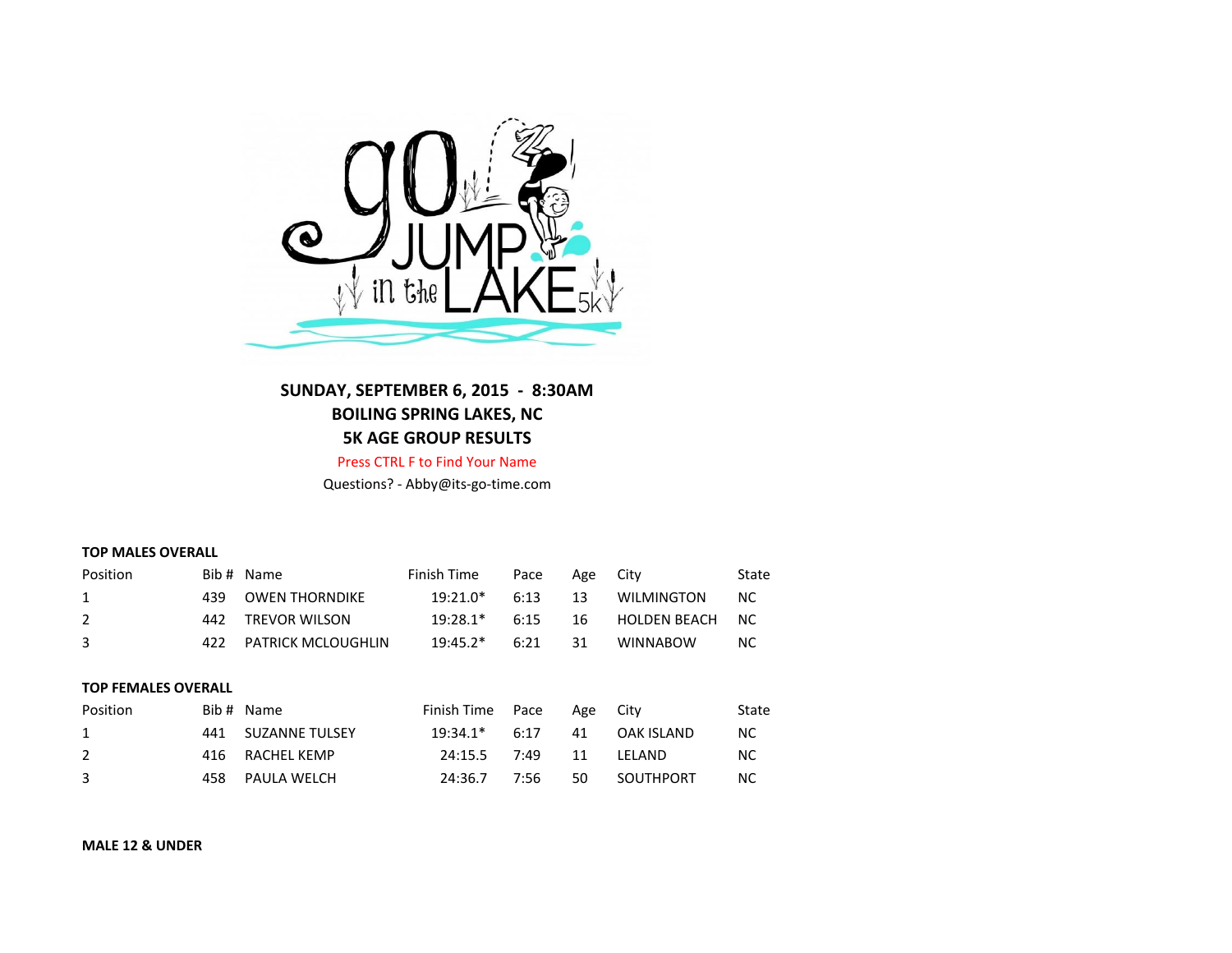| Position            |      | Bib # Name               | Finish Time | Pace  | Age | City              | State     |
|---------------------|------|--------------------------|-------------|-------|-----|-------------------|-----------|
| $\mathbf{1}$        | 419  | <b>JACK LONG</b>         | 19:49.8     | 6:24  | 12  | <b>WILMINGTON</b> | <b>NC</b> |
| $\overline{2}$      | 459  | <b>MASON BRUNER</b>      | 24:14.8     | 7:49  | 12  | <b>WINNABOW</b>   | <b>NC</b> |
|                     |      |                          |             |       |     |                   |           |
| <b>MALE 13 - 18</b> |      |                          |             |       |     |                   |           |
| Position            | Bib# | Name                     | Finish Time | Pace  | Age | City              | State     |
| 1                   | 457  | <b>GRANT MONDAY</b>      | 21:03.5     | 6:47  | 15  | SOUTHPORT         | <b>NC</b> |
| $\overline{2}$      | 427  | <b>EVAN NAPIER</b>       | 26:50.7     | 8:39  | 14  | LELAND            | <b>NC</b> |
| 3                   | 445  | <b>JACK PHIEFFER</b>     | 29:44.6     | 9:35  | 13  | SOUTHPORT         | <b>NC</b> |
| <b>MALE 30 - 39</b> |      |                          |             |       |     |                   |           |
| Position            |      | Bib # Name               | Finish Time | Pace  | Age | City              | State     |
| $\mathbf{1}$        | 434  | <b>JOHN POSPICHAL</b>    | 24:19.7     | 7:51  | 31  | <b>OAK ISLAND</b> | ΝC        |
| $\overline{2}$      | 411  | <b>BRANDON HARDING</b>   | 26:43.9     | 8:37  | 39  | SOUTHPORT         | ΝC        |
| 3                   | 444  | <b>BRAD RICKER</b>       | 27:53.4     | 8:59  | 38  | <b>BOLIVIA</b>    | <b>NC</b> |
| 4                   | 404  | <b>MATT BURR</b>         | 29:14.2     | 9:26  | 35  | <b>CARRBORO</b>   | <b>NC</b> |
| 5                   | 409  | <b>SAMUEL EDWARDS</b>    | 40:21.6     | 13:01 | 34  | <b>WILMINGTON</b> | <b>NC</b> |
| 6                   | 432  | <b>GREGG PAIT</b>        | 42:20.7     | 13:39 | 36  | <b>OAK RIDGE</b>  | <b>NC</b> |
| $\overline{7}$      | 430  | <b>JEFF OUTLAW</b>       | 46:17.8     | 14:56 | 39  | SOUTHPORT         | <b>NC</b> |
| <b>MALE 40 - 49</b> |      |                          |             |       |     |                   |           |
| Position            | Bib# | Name                     | Finish Time | Pace  | Age | City              | State     |
| $\mathbf 1$         | 464  | <b>SETH ROBBNS</b>       | 21:04.6     | 6:48  | 42  | SOUTHPORT         | <b>NC</b> |
| $\overline{2}$      | 428  | <b>SCOTT NAPIER</b>      | 26:48.0     | 8:39  | 44  | LELAND            | <b>NC</b> |
| 3                   | 456  | <b>STEVEN DIVITTORIO</b> | 27:00.1     | 8:43  | 43  | <b>CHARLOTTE</b>  | <b>NC</b> |
| 4                   | 462  | <b>CHARLES HOWERTON</b>  | 32:44.8     | 10:34 | 42  | TIMBERLAKE        | <b>NC</b> |
| 5                   | 450  | <b>BOB WILSON</b>        | 33:23.0     | 10:46 | 45  | SOUTHPORT         | <b>NC</b> |
| 6                   | 443  | <b>BOB TAYLOR</b>        | 41:56.9     | 13:32 | 49  | <b>WILMINGTON</b> | <b>NC</b> |
|                     |      |                          |             |       |     |                   |           |
| <b>MALE 50 - 59</b> |      |                          |             |       |     |                   |           |
| Position            |      | Bib # Name               | Finish Time | Pace  | Age | City              | State     |
| $\mathbf{1}$        | 452  | <b>ERIC FREDERICK</b>    | 28:37.3     | 9:14  | 56  | RALEIGH           | <b>NC</b> |
| $\overline{2}$      | 451  | <b>BILLY COLLINS</b>     | 32:08.8     | 10:22 | 51  | <b>WILMINGTON</b> | <b>NC</b> |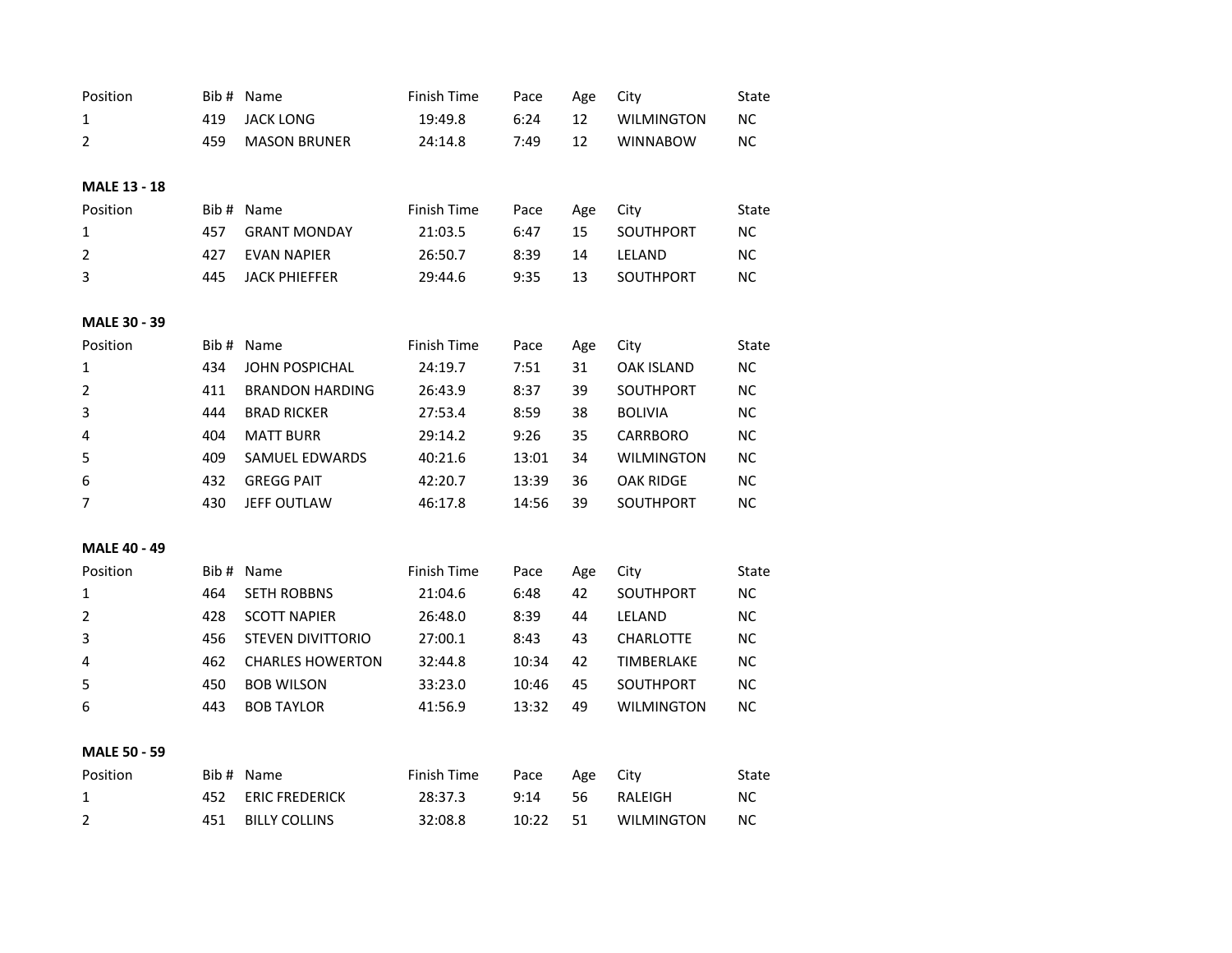| MALE 60 - 69                 |       |                         |             |       |     |                     |           |
|------------------------------|-------|-------------------------|-------------|-------|-----|---------------------|-----------|
| Position                     | Bib # | Name                    | Finish Time | Pace  | Age | City                | State     |
| 1                            | 424   | <b>FRED MINA</b>        | 30:10.7     | 9:44  | 66  | <b>OAK ISLAND</b>   | <b>NC</b> |
| 2                            | 401   | <b>JIM BOSTON</b>       | 38:31.7     | 12:25 | 68  | SHALLOTTE           | <b>NC</b> |
| <b>FEMALE 12 &amp; UNDER</b> |       |                         |             |       |     |                     |           |
| Position                     | Bib#  | Name                    | Finish Time | Pace  | Age | City                | State     |
| 1                            | 455   | <b>JAMIE DIVITTORIO</b> | 25:52.4     | 8:21  | 12  | <b>CHARLOTTE</b>    | ΝC        |
| $\overline{2}$               | 426   | <b>EMMA NAPIER</b>      | 31:47.9     | 10:15 | 12  | LELAND              | <b>NC</b> |
| 3                            | 449   | <b>ABIGAIL WILSON</b>   | 33:22.0     | 10:46 | 9   | <b>SOUTHPORT</b>    | NC.       |
| <b>FEMALE 13 - 18</b>        |       |                         |             |       |     |                     |           |
| Position                     | Bib # | Name                    | Finish Time | Pace  | Age | City                | State     |
| 1                            | 421   | <b>JULIA LOVINGOOD</b>  | 27:33.4     | 8:53  | 15  | EFLAND              | NC.       |
| $\overline{2}$               | 461   | <b>BAYLOR HOWERTON</b>  | 33:01.5     | 10:39 | 14  | TIMBERLAKE          | NC.       |
| <b>FEMALE 30 - 39</b>        |       |                         |             |       |     |                     |           |
| Position                     | Bib#  | Name                    | Finish Time | Pace  | Age | City                | State     |
| 1                            | 403   | KIMBERLY BRUMSEY        | 25:58.2     | 8:23  | 37  | <b>WILMINGTON</b>   | NC.       |
| $\overline{2}$               | 435   | <b>SHANA RATNER</b>     | 29:15.9     | 9:26  | 35  | <b>CARRBORO</b>     | <b>NC</b> |
| 3                            | 437   | <b>SHAWNA SHELTON</b>   | 32:19.5     | 10:25 | 33  | <b>WILMINGTON</b>   | NC        |
| 4                            | 406   | <b>CATHERINE CLARK</b>  | 37:54.4     | 12:14 | 39  | <b>MEBANE</b>       | <b>NC</b> |
| 5                            | 463   | <b>KASSIE WYNNE</b>     | 40:06.6     |       |     |                     | <b>NC</b> |
| 6                            |       |                         |             | 12:56 | 31  | GREENVILLE          |           |
|                              | 412   | <b>NICHOLE HARDING</b>  | 40:46.3     | 13:09 | 35  | SOUTHPORT           | NC.       |
| 7                            | 431   | <b>ALLISON PAIT</b>     | 42:17.4     | 13:38 | 37  | <b>OAK RIDGE</b>    | NС        |
| 8                            | 410   | <b>SARA FOX</b>         | 44:18.8     | 14:17 | 34  | <b>JACKSONVILLE</b> | NC        |
| 9                            | 429   | <b>TIFFANE O'NEIL</b>   | 44:19.6     | 14:18 | 34  | <b>HAMPSTEAD</b>    | <b>NC</b> |
| 10                           | 408   | <b>HEATHER CRISCO</b>   | 46:16.5     | 14:55 | 34  | SOUTHPORT           | NC.       |
| 11                           | 402   | <b>BLAIR BROWN</b>      | 48:10.3     | 15:32 | 31  | <b>WILMINGTON</b>   | NC.       |
| <b>FEMALE 40 - 49</b>        |       |                         |             |       |     |                     |           |
| Position                     | Bib # | Name                    | Finish Time | Pace  | Age | City                | State     |
| 1                            | 425   | <b>CHERYL NAPIER</b>    | 27:54.4     | 9:00  | 45  | LELAND              | <b>NC</b> |